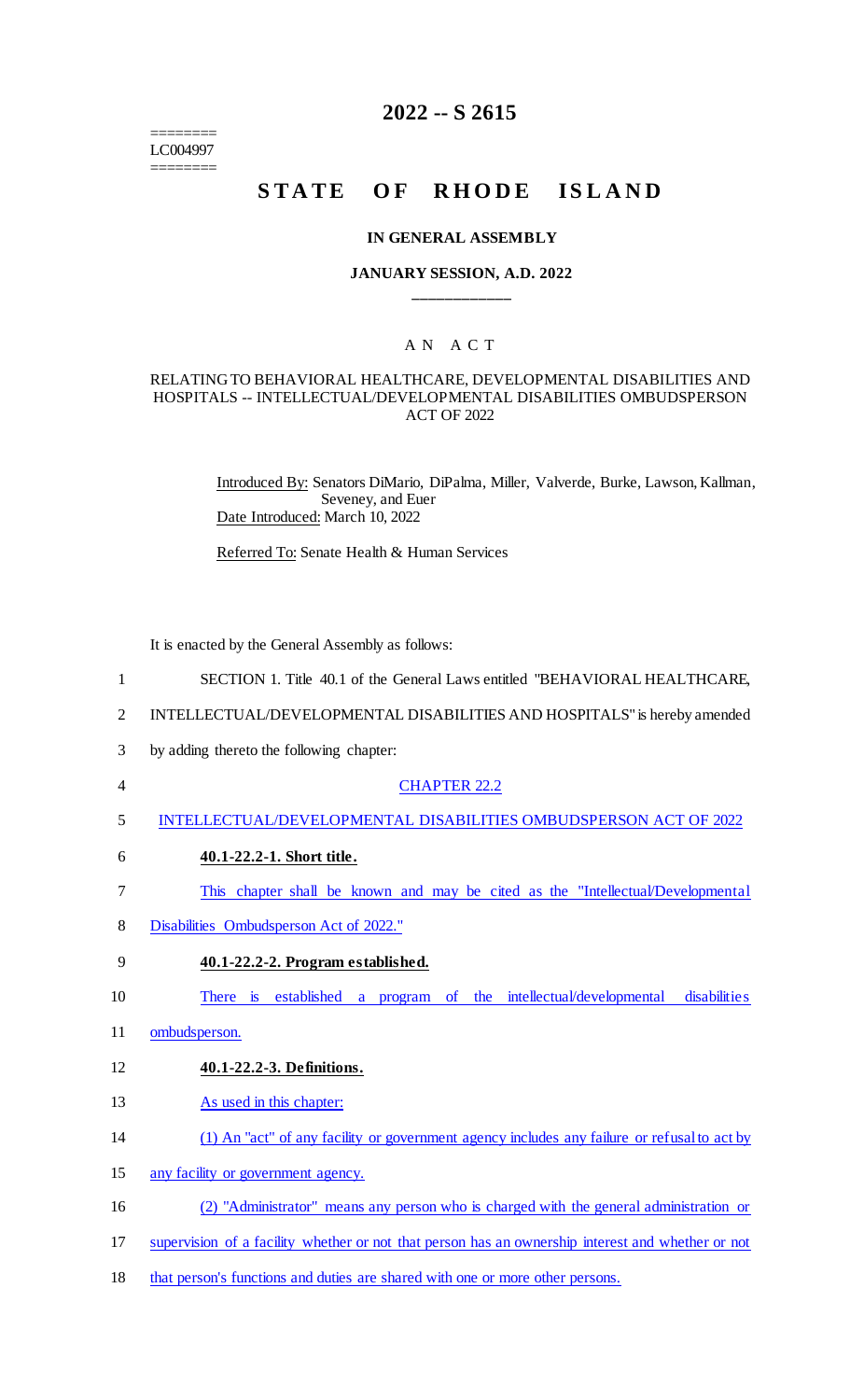| $\mathbf{1}$   | (3) "Adult with an intellectual/developmental disability" means a person, eighteen (18)                |
|----------------|--------------------------------------------------------------------------------------------------------|
| $\overline{2}$ | years old or older and not under the jurisdiction of the department of children, youth, and families   |
| 3              | who is either an adult with an intellectual/developmental disability or is a person with a severe,     |
| 4              | chronic disability which:                                                                              |
| 5              | (i) Is attributable to a mental or physical impairment or combination of mental and physical           |
| 6              | impairments;                                                                                           |
| 7              | (ii) Is manifested before the person attains age twenty-two (22);                                      |
| 8              | (iii) Is likely to continue indefinitely;                                                              |
| 9              | (iv) Results in substantial functional limitations in three (3) or more of the following areas         |
| 10             | of major life activity:                                                                                |
| 11             | $(A)$ Self-care;                                                                                       |
| 12             | (B) Receptive and expressive language;                                                                 |
| 13             | (C) Learning;                                                                                          |
| 14             | (D) Mobility;                                                                                          |
| 15             | (E) Self-direction;                                                                                    |
| 16             | (F) Capacity for independent living;                                                                   |
| 17             | (G) Economic self-sufficiency; and                                                                     |
| 18             | (v) Reflects the person's need for a combination and sequence of special, interdisciplinary,           |
| 19             | or generic care, treatment, or other services, which are of lifelong or extended duration and are      |
| 20             | individually planned and coordinated. For the purposes of funding, it is understood that students      |
| 21             | enrolled in school will continue to receive education from their local education authority in          |
| 22             | accordance with chapter 24 of title 16.                                                                |
| 23             | (4) "Community residence" means any home or other living arrangement which is                          |
| 24             | established, offered, maintained, conducted, managed, or operated by any person for a period of at     |
| 25             | least twenty-four (24) hours; where, on a twenty-four (24) hour basis, direct supervision is provided  |
| 26             | for the purpose of providing rehabilitative treatment, habilitation, psychological support, and/or     |
| 27             | social guidance for adults with intellectual/developmental disabilities. The facilities shall include, |
| 28             | but not be limited to, group homes, shared living arrangements and fully supervised apartment          |
| 29             | programs. Semi-independent living programs shall not be considered community residences for the        |
| 30             | purposes of this chapter and the rules and regulations herein.                                         |
| 31             | (5) "Intellectual/developmental disabilities ombudsperson nominating committee" means                  |
| 32             | a committee comprised of:                                                                              |
| 33             | (i) Director of the department of behavioral healthcare, developmental disabilities, and               |
| 34             | hospitals, or designee;                                                                                |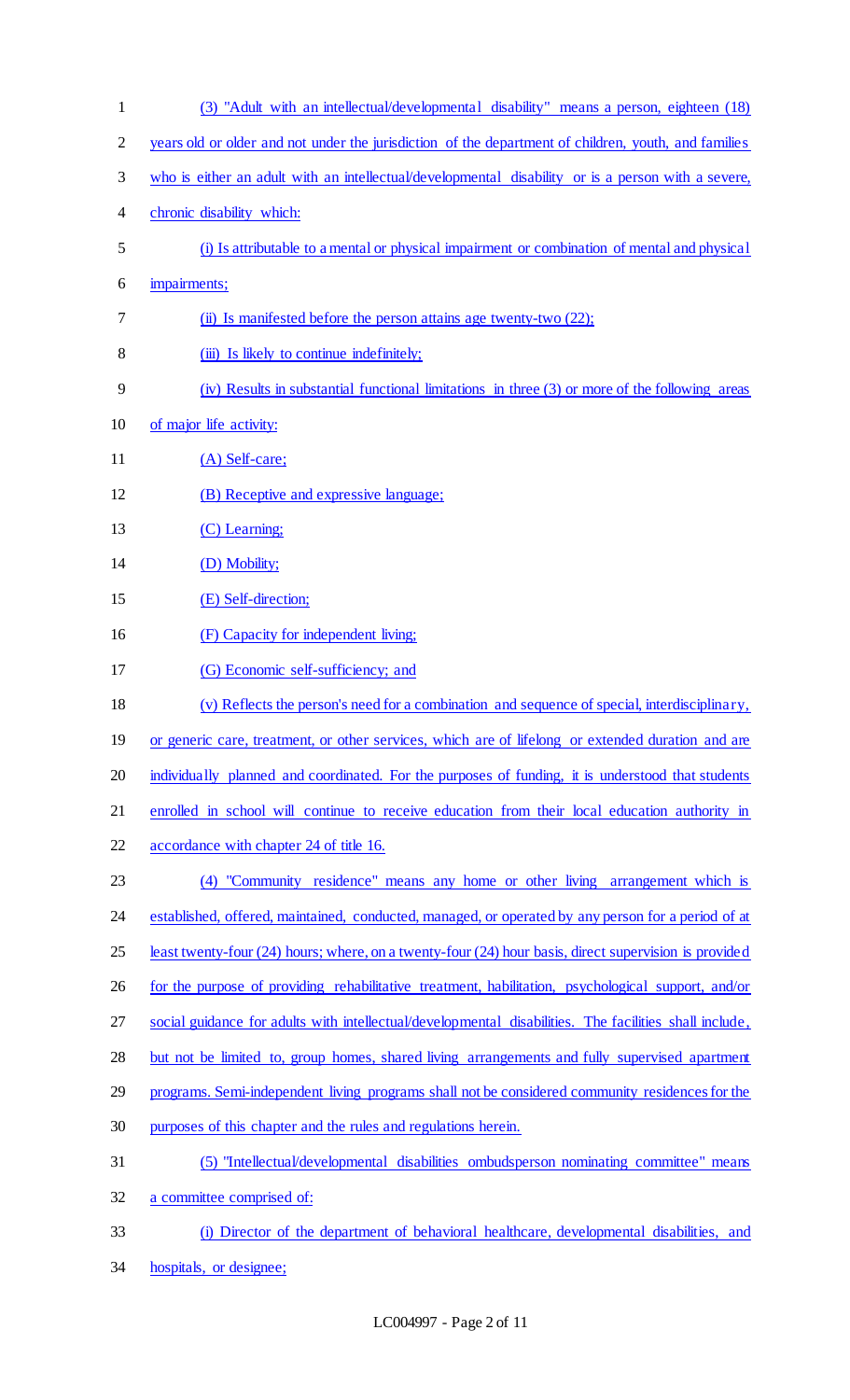(iii) The chairperson of the governor's commission on disabilities, or designee; (iv) The executive director of Disability Rights Rhode Island, or designee; (v) The director of the Paul V. Sherlock Center on Disabilities, or designee; (vi) The chairperson of Advocates in Action, or designee; and, (vii) The chairperson of the Community Providers Network of Rhode Island, or designee. The intellectual/developmental disabilities ombudsperson nominating committee shall meet when needed to solicit, accept and review applications for the position of intellectual/developmental disabilities ombudsperson and provide the governor with a list of three (3) to five (5) qualified candidates. (6) "Developmentally disability organizations (DDOs)" means an organization licensed by BHDDH to provide services to adults with disabilities, as provided herein. As used herein, DDOs shall have the same meaning as "providers" or "agencies." (7) "Director" means the director of the department of behavioral healthcare, developmental disabilities, and hospitals. (8) "Government agency" means any department, division, office, bureau, board, commission, authority, nonprofit community organization, or any other agency or instrumentality 18 created by any municipality or by the state, or to which the state is a party, which is responsible for 19 the regulation, inspection, visitation, or supervision of facilities or which provides services to 20 residents of facilities. (9) "Health oversight agency" means, for the purposes of this chapter, the department of behavioral healthcare, intellectual/developmental disabilities, and hospitals or the person or entity designated as the state's intellectual/developmental disabilities ombudsperson by the governor, 24 including the employees or agents of such person or entity, when they are acting to fulfill the duties and responsibilities of the state's intellectual/developmental disabilities ombudsperson program in 26 which information is necessary to oversee the care system and in accordance with the U.S. Health Insurance Portability and Accountability Act (HIPAA) of 1996. (10) "Interfere" means willing and continuous conduct which prevents the ombudsperson from performing his or her official duties. (11) "Ombudsperson" means the person or persons designated by the governor to carry out

(ii) The chairperson of the Rhode Island developmental disabilities council, or designee;

- the powers and duties of the office. That person or persons shall have expertise and experience in
- the fields of social work, long-term care, and advocacy, and shall be qualified and experienced in
- the provision of support services to adults with intellectual/developmental disabilities.
- (12) "Person" means any individual, trust, estate, partnership, limited liability corporation,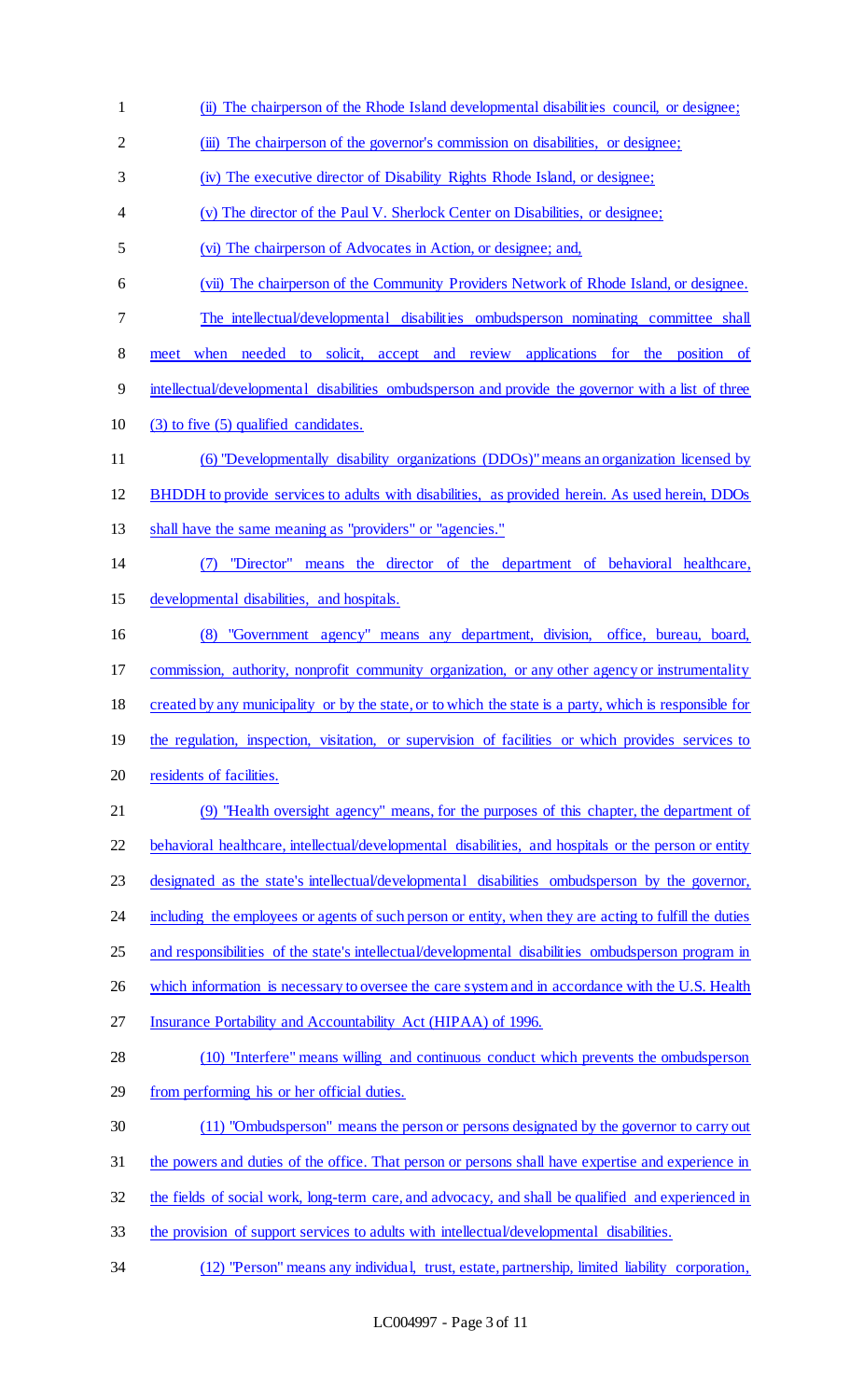| $\mathbf{1}$   | corporation (including associations, joint stock companies, and insurance companies), state, or     |
|----------------|-----------------------------------------------------------------------------------------------------|
| $\overline{2}$ | political subdivision or instrumentality of the state.                                              |
| $\mathfrak{Z}$ | (13) "Provider" means any organization that has been established for the purpose of                 |
| 4              | providing either residential and/or day support services for adults with intellectual/developmental |
| 5              | disabilities and which is licensed by the department of behavioral healthcare, developmental        |
| 6              | disabilities and hospitals pursuant to chapter 24 of title 40.1. For the purposes of this section,  |
| $\tau$         | "provider" shall also include any residential and/or day program services operated by the           |
| 8              | department of behavioral healthcare, developmental disabilities and hospitals and the state of      |
| 9              | Rhode Island.                                                                                       |
| 10             | (14) "Services" means those services provided and shall include, but not be limited to,             |
| 11             | intellectual/developmental services, supportive services, and ancillary services.                   |
| 12             | (15) "Shared living residence" means the residence and physical premises in which the               |
| 13             | support is provided by the shared living arrangement provider. The home shall be inspected and      |
| 14             | approved by the shared living placement agency.                                                     |
| 15             | (16) "Student with an intellectual/developmental disability in transition to adult services"        |
| 16             | means a person, sixteen (16) to twenty-two (22) years old who is transitioning from special         |
|                | education services to adult services and is either a person with an intellectual/developmental      |
| 17             |                                                                                                     |
| 18             | disability or is a person with a severe, chronic disability which:                                  |
| 19             | (i) Is attributable to a mental or physical impairment or combination of mental and physical        |
| 20             | impairments;                                                                                        |
| 21             | (ii) Is manifested before the person attains age twenty-two (22);                                   |
| 22             | (iii) Is likely to continue indefinitely;                                                           |
| 23             | (iv) Results in substantial functional limitations in three (3) or more of the following areas      |
| 24             | of major life activity:                                                                             |
| 25             | $(A)$ Self-care;                                                                                    |
| 26             | (B) Receptive and expressive language;                                                              |
| 27             | (C) Learning;                                                                                       |
| 28             | (D) Mobility;                                                                                       |
| 29             | (E) Self-direction;                                                                                 |
| 30             | (F) Capacity for independent living;                                                                |
| 31             | (G) Economic self-sufficiency; and                                                                  |
| 32             | (v) Reflects the person's need for a combination and sequence of special, interdisciplinary,        |
| 33             | or generic care, treatment, or other services, which are of lifelong or extended duration and are   |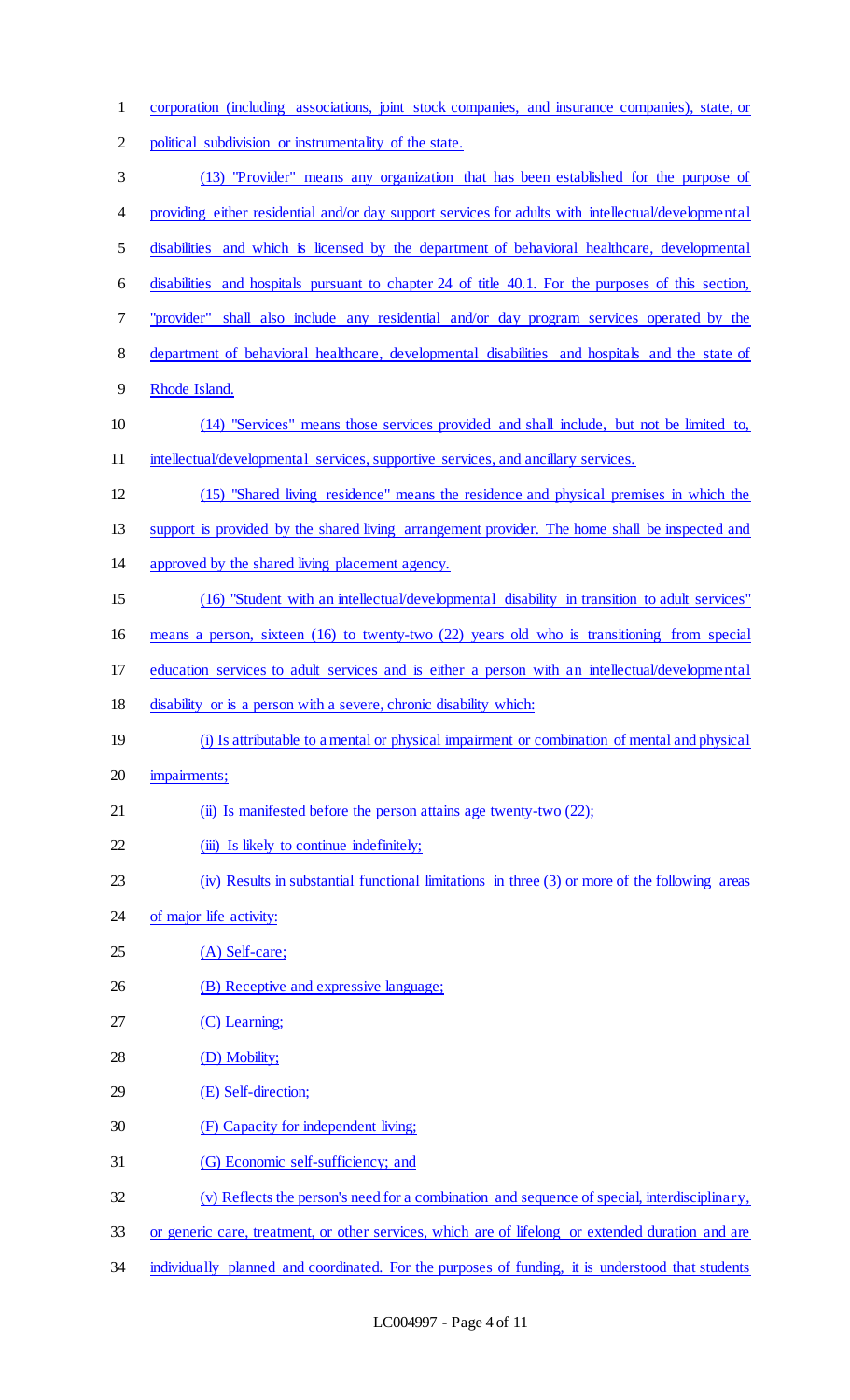enrolled in school will continue to receive education from their local education authority in

accordance with chapter 24 of title 16.

#### **40.1-22.2-4. Intellectual/developmental disabilities ombudsperson.**

 The governor shall establish the position(s) of intellectual/developmental disabilities 5 ombudsperson for the purpose of advocating on behalf of adults with an intellectual/developmental disability and students with an intellectual/developmental disability in transition to adult services, individuals acting on their behalf, or any individual organization or government agency that has reason to believe that a facility, organization or government agency has engaged in activities, practices or omissions that constitute a violation of applicable statutes or regulations or that may have an adverse effect upon the health, safety, welfare, rights or quality of life of adults with an 11 intellectual/developmental disability and students with an intellectual/developmental disability in transition to adult services. The intellectual/developmental disabilities ombudsperson may dismiss a complaint at any stage of an investigation with an explanation to the originator(s) of the complaint. The governor shall appoint the intellectual/developmental disabilities ombudsperson from a list of three (3) to five (5) candidates provided by the intellectual/developmental disabilities ombudsperson nominating committee to a term of five (5) years with the advice and consent of the senate. The department of administration may operate the office of intellectual/developmental disabilities ombudsperson and carry out the program, directly or by contract or other arrangement with any public agency or nonprofit organization. The intellectual/developmental disabilities ombudsperson shall hire additional staff and recruit/train volunteers as necessary to carry out the powers and duties of the office. **40.1-22.2-5. Powers and duties.**  The intellectual/developmental disabilities ombudsperson shall: 24 (1) Identify, investigate, and resolve complaints that: (i) Are made by, or on behalf of, adults with an intellectual/developmental disability; 26 (ii) Are made by, or on behalf of students with an intellectual/developmental disability in 27 regard to transition to adult services; and (iii) Relate to an action, inaction, or decision, that may adversely affect the health, safety, welfare, rights, or quality of life of the adults with an intellectual/developmental disability (including the welfare and rights of adults with an intellectual/developmental disability with respect

- to the appointment and activities of guardians and representative payees and health care and
- financial powers of attorney, and access to hospice care);
- (2) Formulate policies and procedures to identify, investigate and resolve complaints;
- (3) Represent the interests of adults with an intellectual/developmental disability and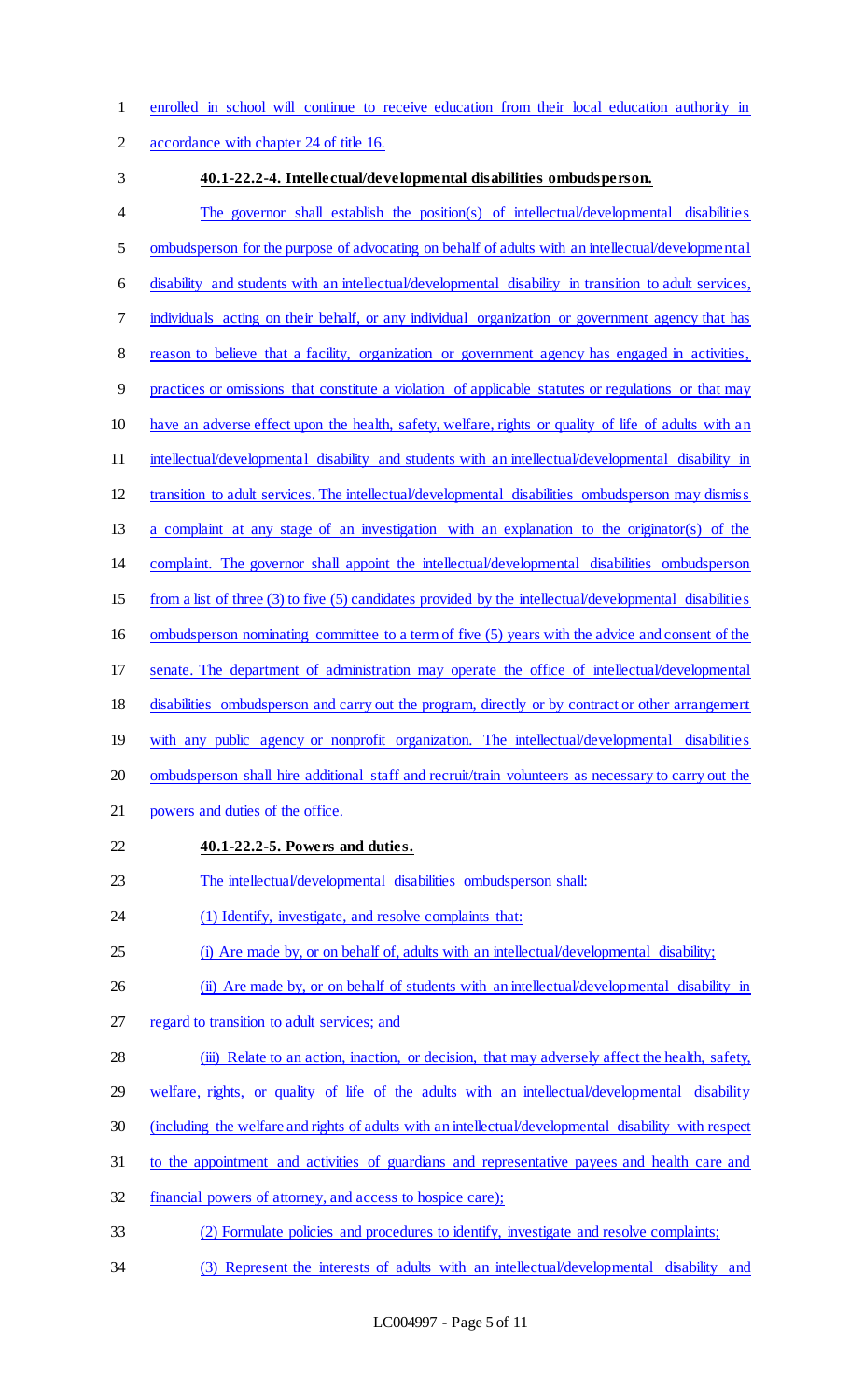students with an intellectual/developmental disability in transition to adult services before government agencies and seek administrative, legal, and other remedies to protect the health, safety, welfare, rights, and quality of life of the adults with an intellectual/developmental disability 4 including, but not limited to, rights with respect to the appointment or removal of guardians, representative payees and powers of attorney; (4) Receive all reports from the department of behavioral healthcare, developmental disabilities and hospitals of incidents reported to the office of quality assurance within twenty-four (24) hours or by the next business day of the occurrence in cases of resident abuse, neglect, exploitation, hospitalization, death, missing persons, theft, sexual abuse, accidents involving fires, elopement and resident-to-resident abuses; (5) Review and, if necessary, comment on any existing and proposed laws, regulations, and other government policies and actions that affect the parties subject to this statute; (6) Make appropriate referrals of investigations to the department of behavioral healthcare, developmental disabilities and hospitals, the executive office of health and human services and the attorney general and other state agencies; (7) Receive from the department of behavioral healthcare, developmental disabilities and hospitals all reports of thirty (30) day notices of adults with an intellectual/developmental disability discharged from community residences or shared living residences; 19 (8) Provide referral services to assist adults with intellectual/developmental disabilities and students with an intellectual/developmental disability in transition to adult services in protecting 21 their health, safety, welfare, rights, and quality of life; (9) Inform adults with intellectual/developmental disabilities and students with an intellectual/developmental disability in transition to adult services of their rights and advocate on 24 their behalf to improve their quality of life and live with dignity and respect; (10) Offer assistance and training to public and private organizations on long-term care of 26 adults with intellectual/developmental disabilities. **40.1-22.2-6. Confidentiality.**  The files maintained by the intellectual/developmental disabilities ombudsperson are 29 confidential and shall be disclosed only with the written consent of the adult or student with an 30 intellectual/developmental disability affected or his or her legal representative/guardian, or if any disclosure is required by court order. Nothing in this subsection shall be construed to prohibit the disclosure of information gathered in an investigation to any interested party as may be necessary to resolve the complaint or to refer to other appropriate state agencies investigating civil, criminal or licensing violations.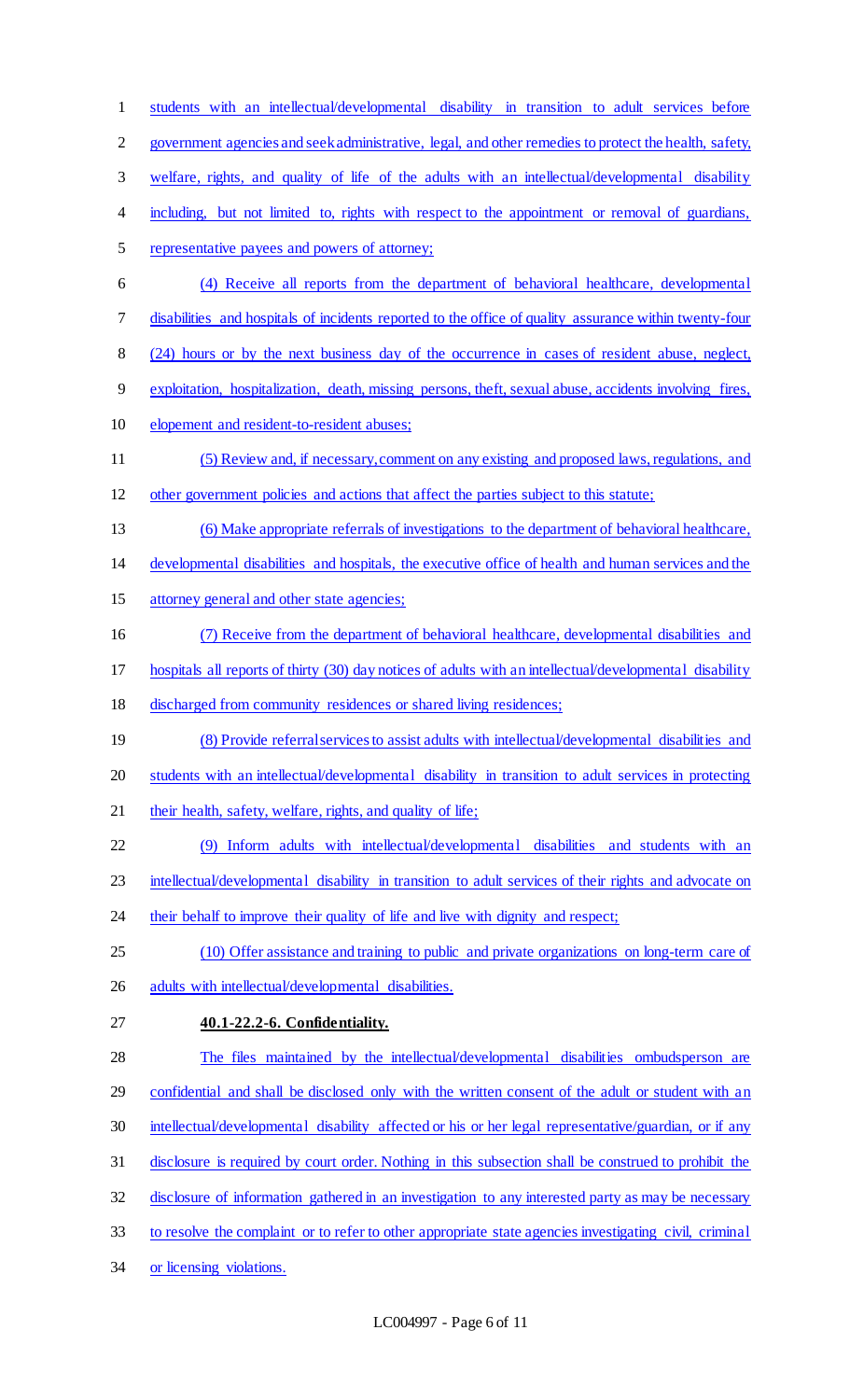**40.1-22.2-7. Access to records, community residences, adults with an intellectual/developmental disability and students with an intellectual/developmental disability in transition to adult services.**  (a) In the course of an investigation, the intellectual/developmental disabilities ombudsperson shall: (1) Make the necessary inquiries and obtain information as is deemed necessary; (2) Have access to community residences and residents and staff thereof; (3) Enter provider locations and, after notifying the person in charge, inspect any books, files, medical records, or other records that pertain to the investigation; (b) In the ordinary course of the intellectual/developmental disabilities ombudsperson's duties, the intellectual/developmental disabilities ombudsperson shall have access to and may engage in the following: (1) A community residence to visit, talk with, make personal, social, and other appropriate services available; (2) A community residence to inform them of their rights and entitlements and corresponding obligations under federal and state law by distribution of educational materials, discussion in groups, or discussion with individuals and their families; and (3) Engage in other methods of assisting, advising, and representing adults with an 19 intellectual/developmental disability to extend to them the full enjoyment of their rights. 20 (c) The office of the intellectual/developmental disabilities ombudsperson is considered a health oversight agency. 22 (d) Notwithstanding any other provision of law, any health oversight agency and its employees and agents shall comply with all state and federal confidentiality laws, including, but not limited to, chapter 37.3 of title 5 ("confidentiality of health care communications and information act") and specifically § 5-37.3-4(c), which requires limitation on the distribution of 26 information which is the subject of this chapter on a "need to know" basis, and § 40.1-5-26. (e) In the ordinary course of the intellectual/developmental disabilities ombudsperson's duties, the intellectual/developmental disabilities ombudsperson shall have access to students with 29 an intellectual/developmental disability in transition to adult services to provide the following: (1) Visit, talk with, make personal, social, and other appropriate services available; (2) Inform them of their rights and entitlements and corresponding obligations under federal and state law by distribution of educational materials, discussion in groups, or discussion with individuals and their families; and (3) Engage in other methods of assisting, advising, and representing students with an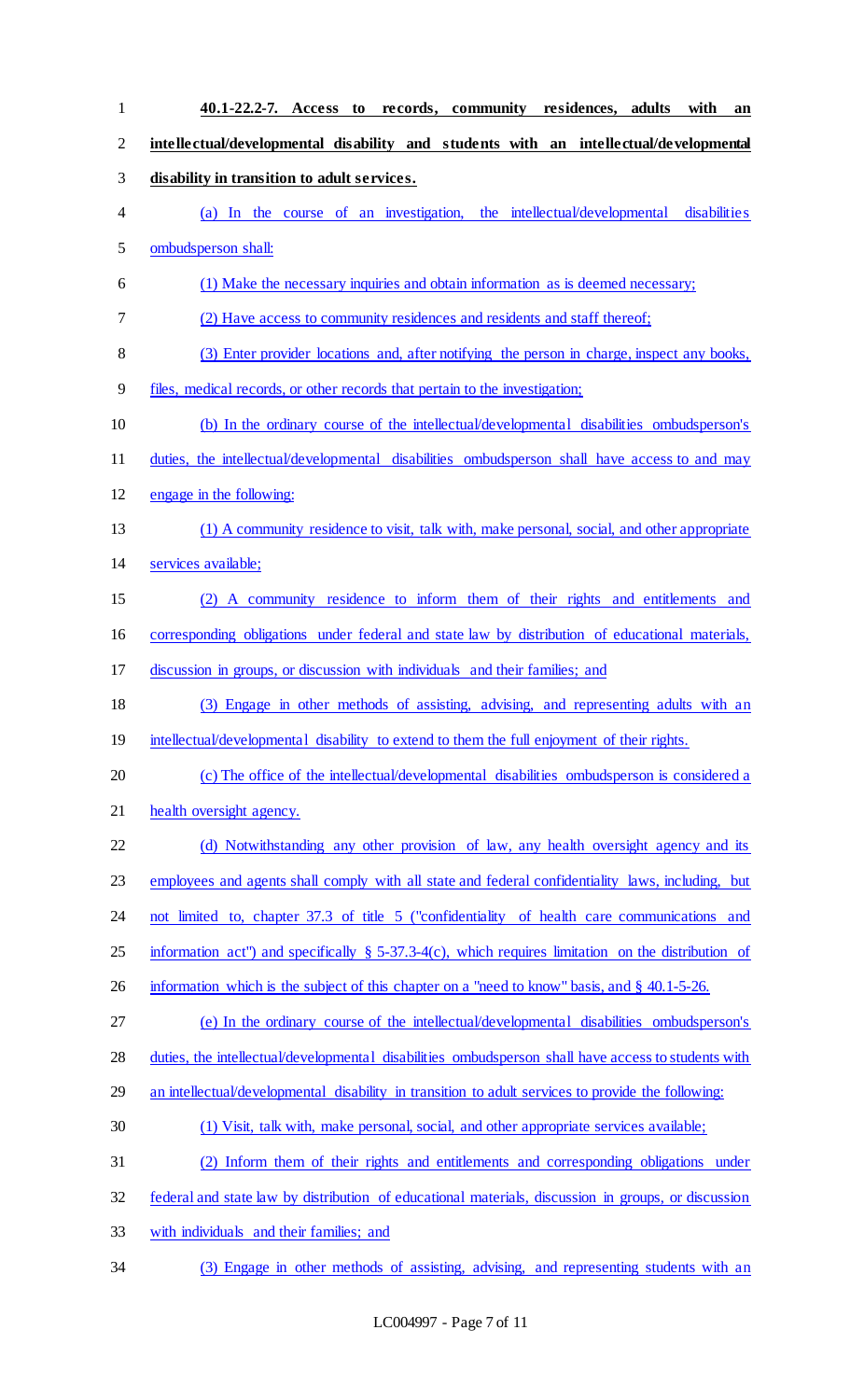intellectual/developmental disability in transition to adult services to extend to them the full

enjoyment of their rights.

### **40.1-22.2-8. Retaliation prohibited.**

 No discriminatory, disciplinary, or retaliatory action shall be taken against any officer or 5 employee of a provider by the provider; nor against any guardian or family member of any adults with an intellectual/developmental disability or students with an intellectual/developmental disability in transition to adult services; nor against any resident of a community residence; nor 8 against any student; nor against any school employee; nor against any volunteer for any communication by him or her with the intellectual/developmental disabilities ombudsperson or for any information given or disclosed by him or her in good faith to aid the intellectual/developmental disabilities ombudsperson in carrying out his or her duties and responsibilities.

## **40.1-22.2-9. Cooperation required.**

 (a) The intellectual/developmental disabilities ombudsperson may request from any government agency, and the agency is authorized and directed to provide, any cooperation and assistance, services, and data that will enable the intellectual/developmental disabilities ombudsperson to properly perform or exercise any of his or her functions, duties and powers under

this chapter.

 (b) The intellectual/developmental disabilities ombudsperson shall cooperate and assist 19 other government agencies in their investigations, such as the department of health, the office of attorney general, the department of human services, the department of education and any other pertinent departments or agencies.

**40.1-22.2-10. Annual reports.** 

 The intellectual/developmental disabilities ombudsperson shall submit an annual report of 24 the activities of the intellectual/developmental disabilities ombudsperson program and the 25 intellectual/developmental disabilities ombudsperson's activities concerning facilities and the 26 protection of the rights of adults with an intellectual/developmental disability and students with an intellectual/developmental disability in transition to adult services to the governor, speaker of the house, senate president, chairs of the senate and house committee on finance, chairs of the senate 29 and house committee on health and human services, chairs of the senate and house committee on education, general assembly, the secretary of the office of health and human services, the director of behavioral healthcare, developmental disabilities and hospitals, the commissioner of elementary and secondary education, the chairperson of the Rhode Island special education advisory committee, the chairperson of the Rhode Island developmental disabilities council, the chairperson 34 of the governor's commission on disabilities, the executive director of Disability Rights Rhode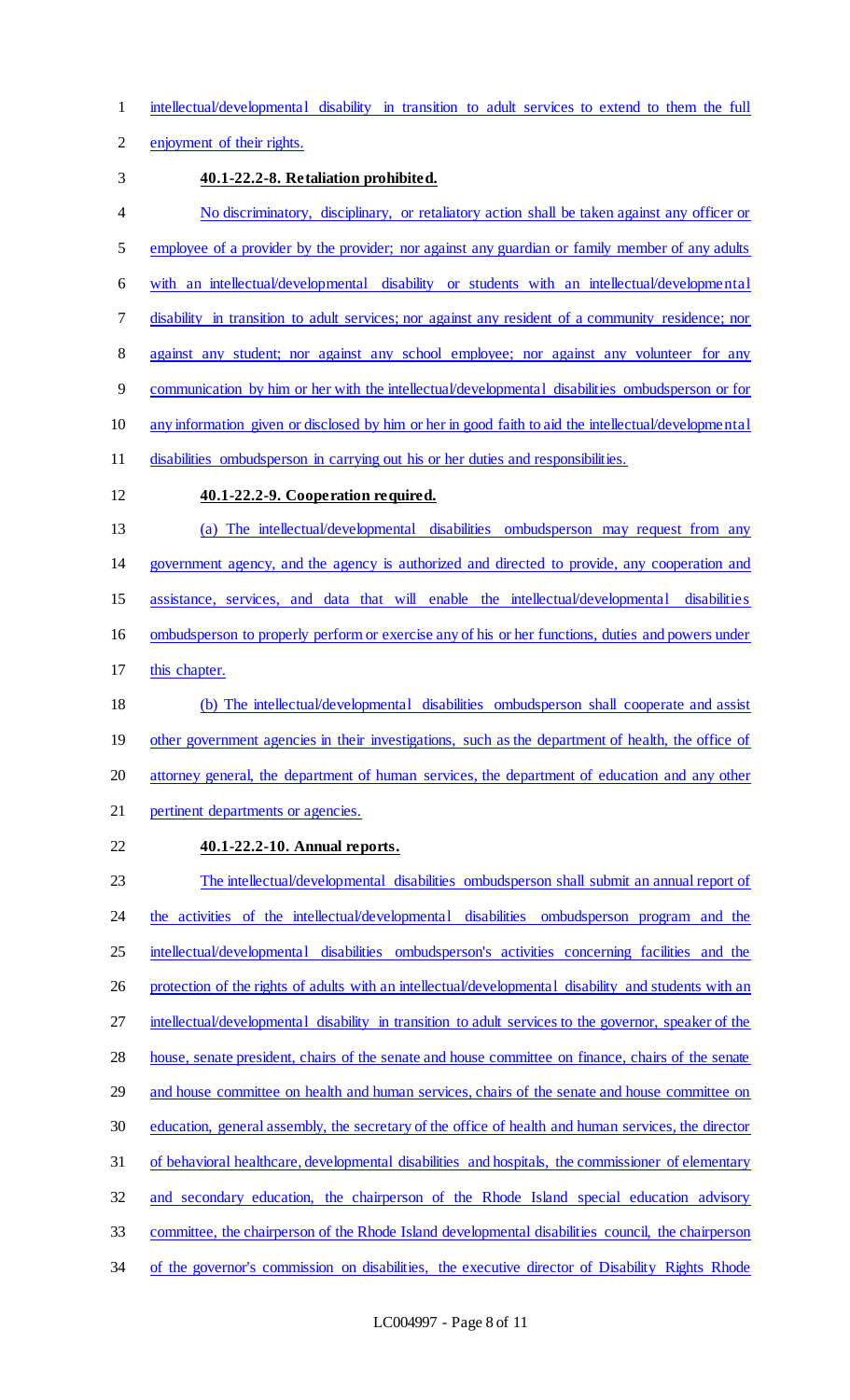- Island, the director of the Paul V. Sherlock Center on Disabilities, the chairperson of Advocates in
- Action, the chairperson of the Community Providers Network of Rhode Island, the state librarian,
- and other appropriate governmental entities. The report shall be available to the public.
- 

## **40.1-22.2-11. Immunity from liability.**

 Any person, institution, or official who in good faith participates in the registering of a complaint, or who in good faith investigates that complaint or provides access to those persons carrying out the investigation, or who participates in a judicial proceeding resulting from that complaint, is immune from any civil or criminal liability that might otherwise be a result of these actions. For the purpose of any civil or criminal proceedings, there is a rebuttable presumption that any person acting pursuant to this chapter did so in good faith. **40.1-22.2-12. Rules and regulations.**  The office of the intellectual/developmental disabilities ombudsperson shall promulgate and, from time to time, revise rules and regulations for the implementation and enforcement of the

intellectual/developmental disabilities ombudsperson program including, but not limited to, the

procedures for the receipt, investigation and resolution, through administrative action, of

- complaints.
- **40.1-22.2-13. Interagency cooperation.**
- Nothing in this chapter shall be construed to be a limitation of the powers and
- responsibilities assigned by law to other state agencies or departments. The intellectual/developmental disabilities ombudsperson shall establish an interagency agreement
- 

between the department of behavioral healthcare, intellectual/developmental disabilities and

hospitals, the department of education, the department of health, the department of human services,

and the office of attorney general to ensure a cooperative effort in meeting the needs of adults with

- 24 an intellectual/developmental disability and students with an intellectual/developmental disability
- in transition to adult services.
- **40.1-22.2-14. Non-interference.**
- No person shall willfully interfere with the intellectual/developmental disabilities ombudsperson in the performance of the ombudsperson's official duties.
- **40.1-22.2-15. Enforcement.**
- The attorney general shall have the power to enforce the provisions of this chapter.
- **40.1-22.2-16. Penalty for violations of §§ 40.1-22.2-8 and 40.1-22.2-14.**
- Every person who willfully violates the provisions of §§ 40.1-22.2-8 or 40.1-22.2-14 shall
- be subject to a fine up to one thousand dollars (\$1,000) for each violation of these sections and any
- other remedy provided for in Rhode Island law.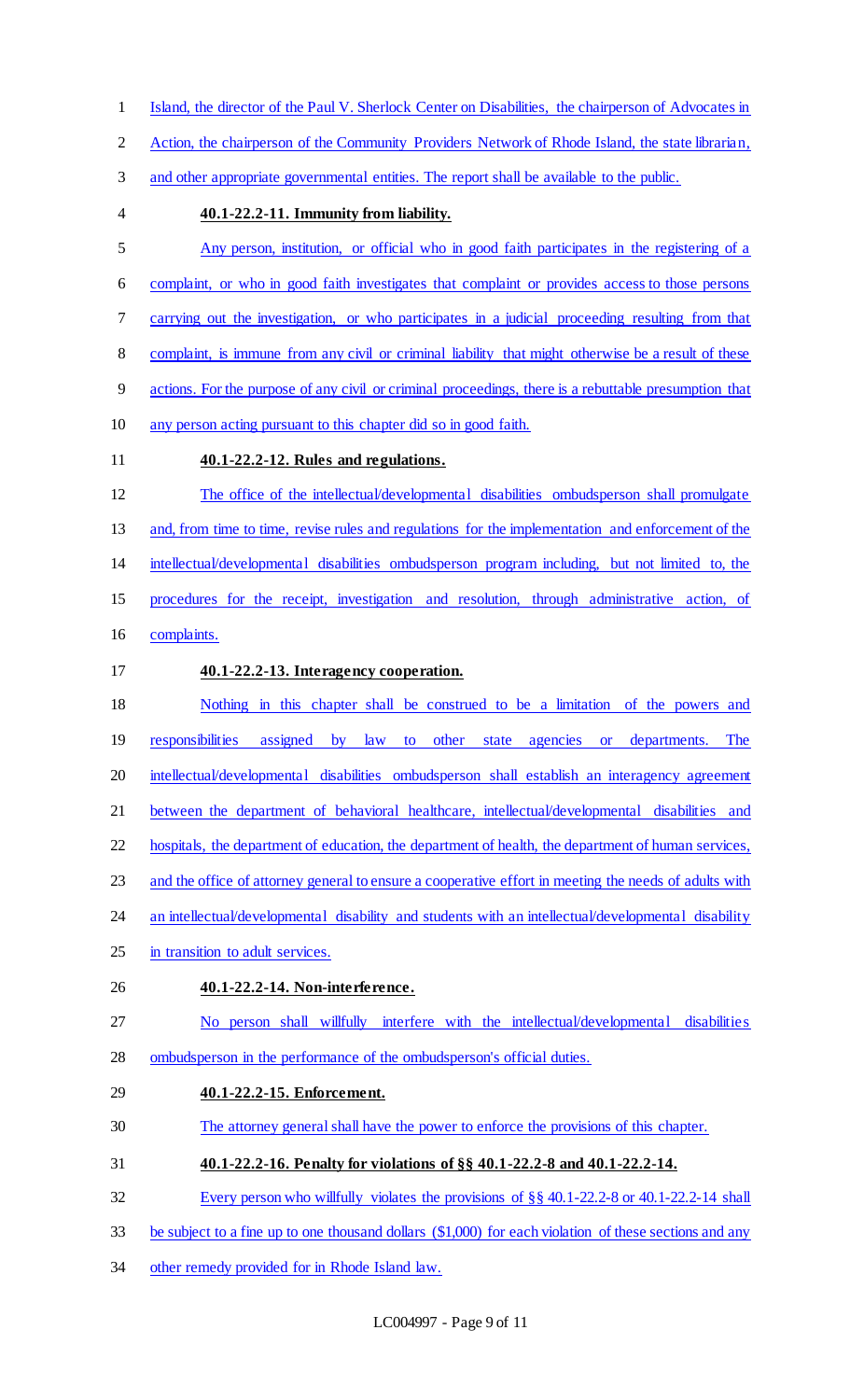# 1 **40.1-22.2-17. Severability.**

| $\overline{2}$ | If any provision of this chapter or any rule or regulation made under this chapter, or the                  |
|----------------|-------------------------------------------------------------------------------------------------------------|
| 3              | application of any provision of this chapter to any person or circumstance shall be held invalid by         |
| 4              | any court of competent jurisdiction, the remainder of the chapter, rule or regulation and the               |
| 5              | application of such provision to other persons or circumstances shall not be affected thereby. The          |
| 6              | invalidity of any section or sections or parts of any section of this chapter shall not affect the validity |
| 7              | of the remainder of this chapter and to this end the provisions of the chapter are declared to be           |
| 8              | severable.                                                                                                  |
| 9              | SECTION 2. This act shall take effect upon passage.                                                         |

======== LC004997 ========